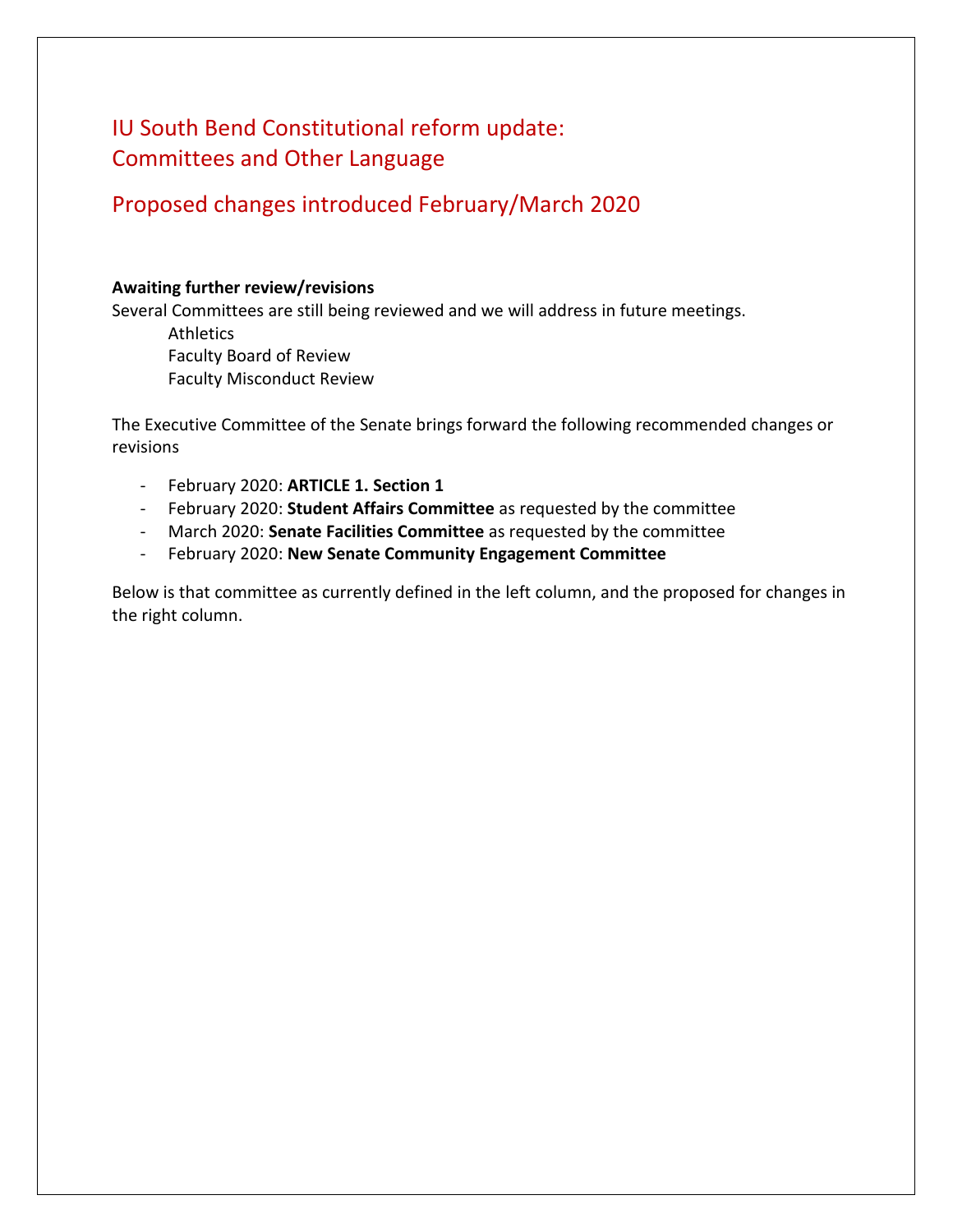# (Updates are in red color text)

# ARTICLE I. MEMBERSHIP

### Section 1. Voting Membership

Full-time staff members holding the following academic positions shall be granted the right to vote in the Academic Senate:

| Professor                       | Associate Professor          | <b>Assistant Professor</b>          |
|---------------------------------|------------------------------|-------------------------------------|
| Librarian                       | Associate Librarian          | Assistant Librarian                 |
| <b>Teaching Professor</b>       | <b>Senior Lecturer</b>       | Lecturer                            |
| <b>Clinical Professor</b>       | Clinical Associate Professor | <b>Clinical Assistant Professor</b> |
| <b>Clinical Senior Lecturer</b> | <b>Clinical Lecturer</b>     | netructor                           |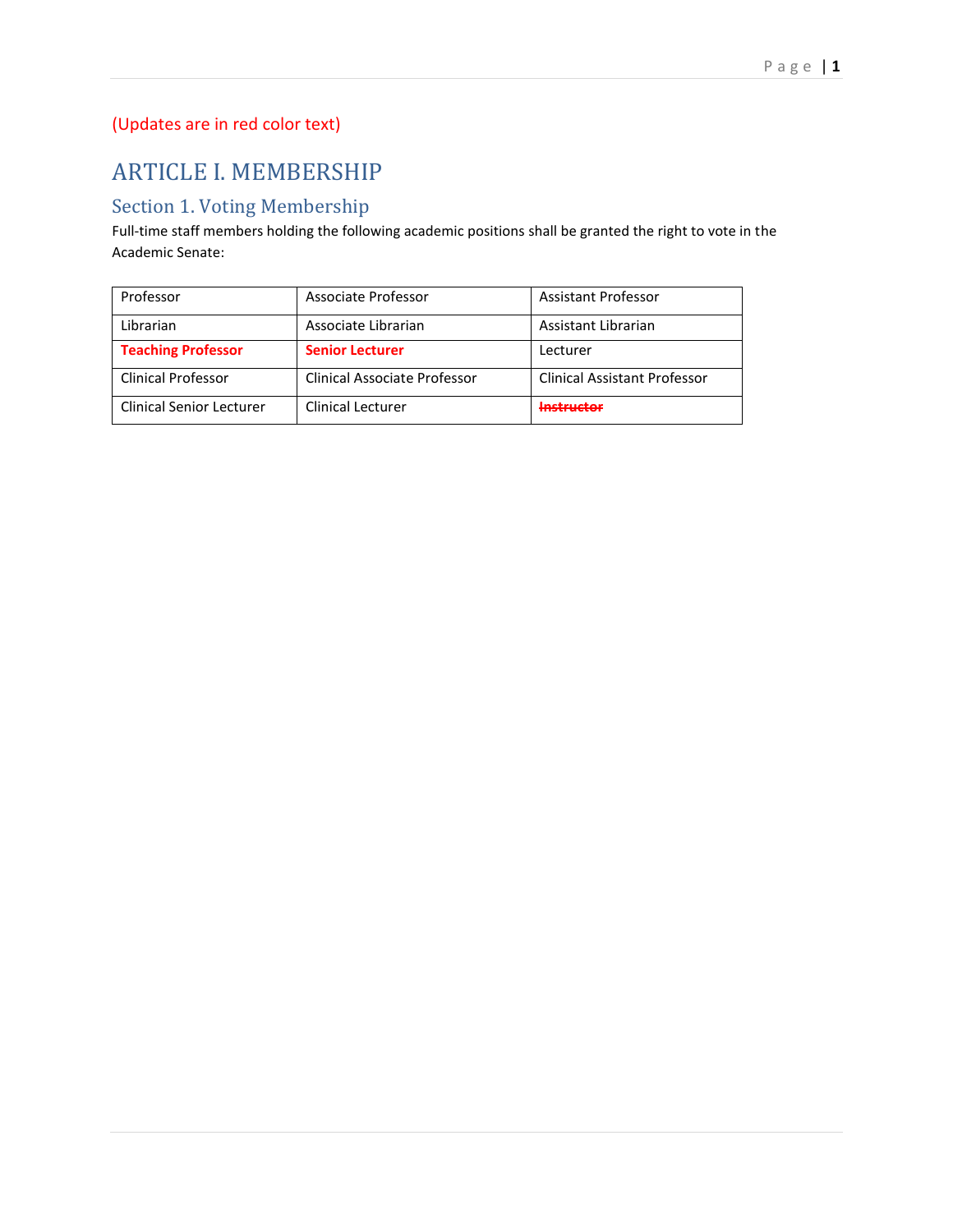### Current:

### Student Affairs Committee (1/2004)

**Charge**: The Committee on Student Affairs shall have authority over non-academic student affairs, including the following specific responsibilities: 1. To recommend and review policies related to student life, including student rights and responsibilities, safety, student housing and student fees.

2. To monitor student life as it relates to university student organizations, including officers' and senators' eligibility, elections, annual budgets and expenditures of the Student Government Association (SGA).

3. To monitor student support services, including the University Bookstore, the Student Counseling Center, and the Child Development Center, and, in conjunction with the Athletics Committee, the Student Activities Center (SAC).

The Committee on Student Affairs shall recommend one of its faculty members to serve as a liaison on the Campus Scholarship Committee. Faculty Committee members serve as members of the Hearing Commission and/or the Campus Review Board (to hear student appeals) subject to the approval of the Executive Committee of the

The Vice Chancellor for Student Engagement and Success, or equivalent, shall serve as a voting ex officio member of the committee (1/2004).

### Proposed:

# Student Affairs Committee (1/2004- revised 3/2020)

**Charge**: The Committee on Student Affairs advises and makes recommendations on non-academic student affairs, including the following specific responsibilities:

1. To recommend and review policies related to student life, including student rights and responsibilities, safety, student housing and student fees.

2. To monitor student life as it relates to university student organizations, including officers' and senators' eligibility, elections, annual budgets and expenditures of the Student Government Association (SGA).

3. To advise, support, monitor, and make recommendations for student support services, including the Student Counseling Center, Career Services, Titan Success Center, and, in conjunction with the Athletics Committee, the Student Activities Center (SAC).

4. The Committee on Student Affairs shall recommend one of its faculty members to serve as a liaison on the Campus Scholarship Committee. 5. Faculty Committee members may serve as members of the Procedural Update Committee, the Campus Review Board (to hear student appeals), or other committees as deemed appropriate by the Senate Executive Committee for representation from this committee.

### **Membership and Terms:**

The Committee shall be comprised of six to eight full-time faculty members and two students. The membership, as much as possible, should be representative of the faculty from the various colleges, schools, and the library. Faculty members will serve two-year overlapping terms with approximately one-half of the memberships lapsing each year. Student members will serve a one-year renewable voting appointment made by the IU South Bend Student Government Association. The Vice Chancellor for Student Affairs, or equivalent, shall serve as a voting ex-officio member of the committee. A chair shall be elected annually from among the faculty members.

Academic Senate.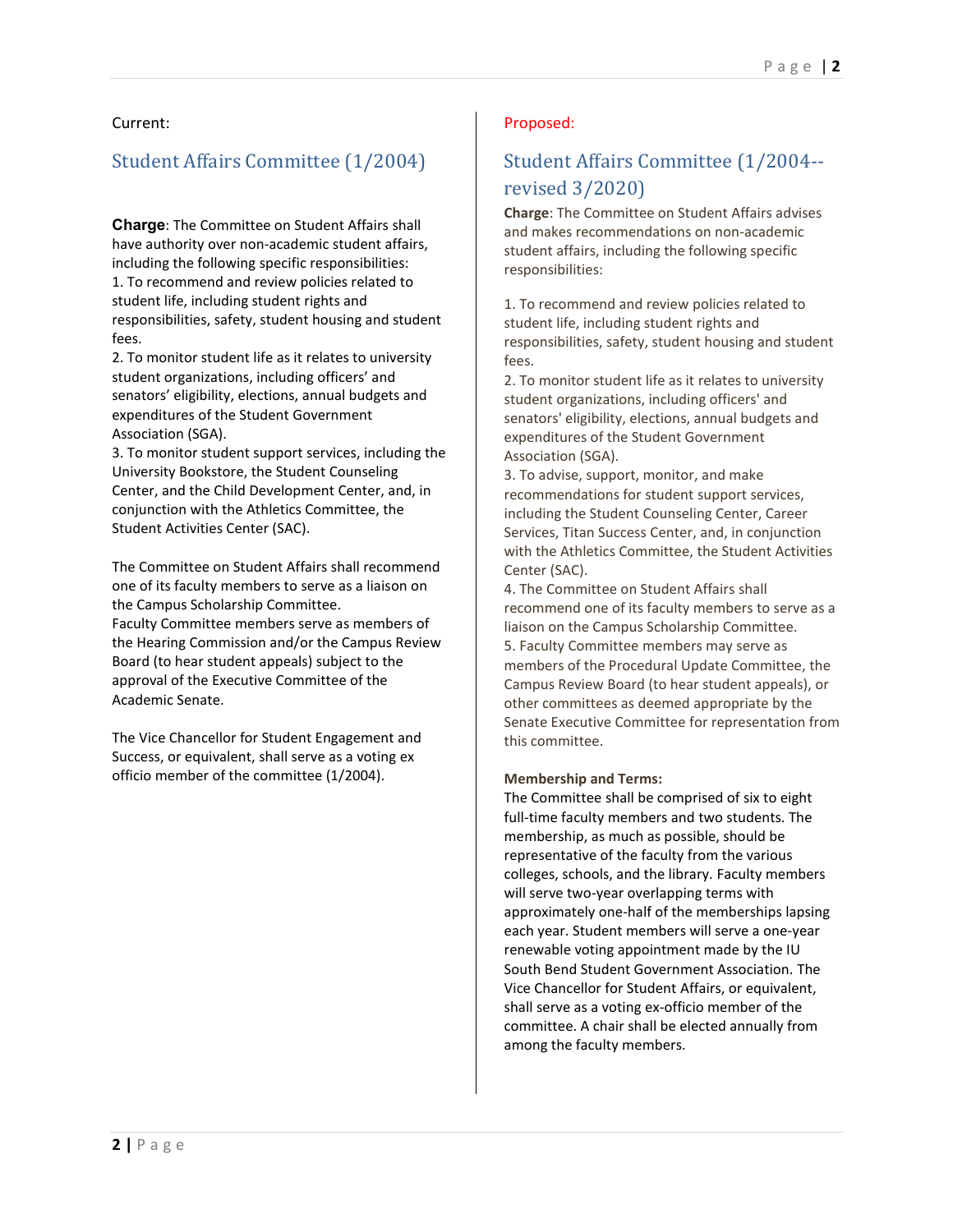### (Updates are in red color text)

## Facilities Management Committee (5/1998; revised 3/2008; revised 2018; revised 2020;)

**Membership and Terms:** The Committee shall be comprised of six to eight full-time faculty. The membership, as much as possible, should be representative of the faculty from the various colleges, schools, and the library. These faculty members will serve two-year overlapping terms with approximately one-half of the memberships lapsing each year.

The committee will include one member appointed by the Professional Staff Council and one member appointed by the Bi-weekly Staff Council, with one-year renewable terms. The committee will include one student member to be nominated by SGA.

#### The Vice Chancellor for Administration and Finance will serve as an ex officio member.

The Director of Facilities Management will serve as an ex officio member.

A committee chair will be elected annually by the committee from the faculty members.